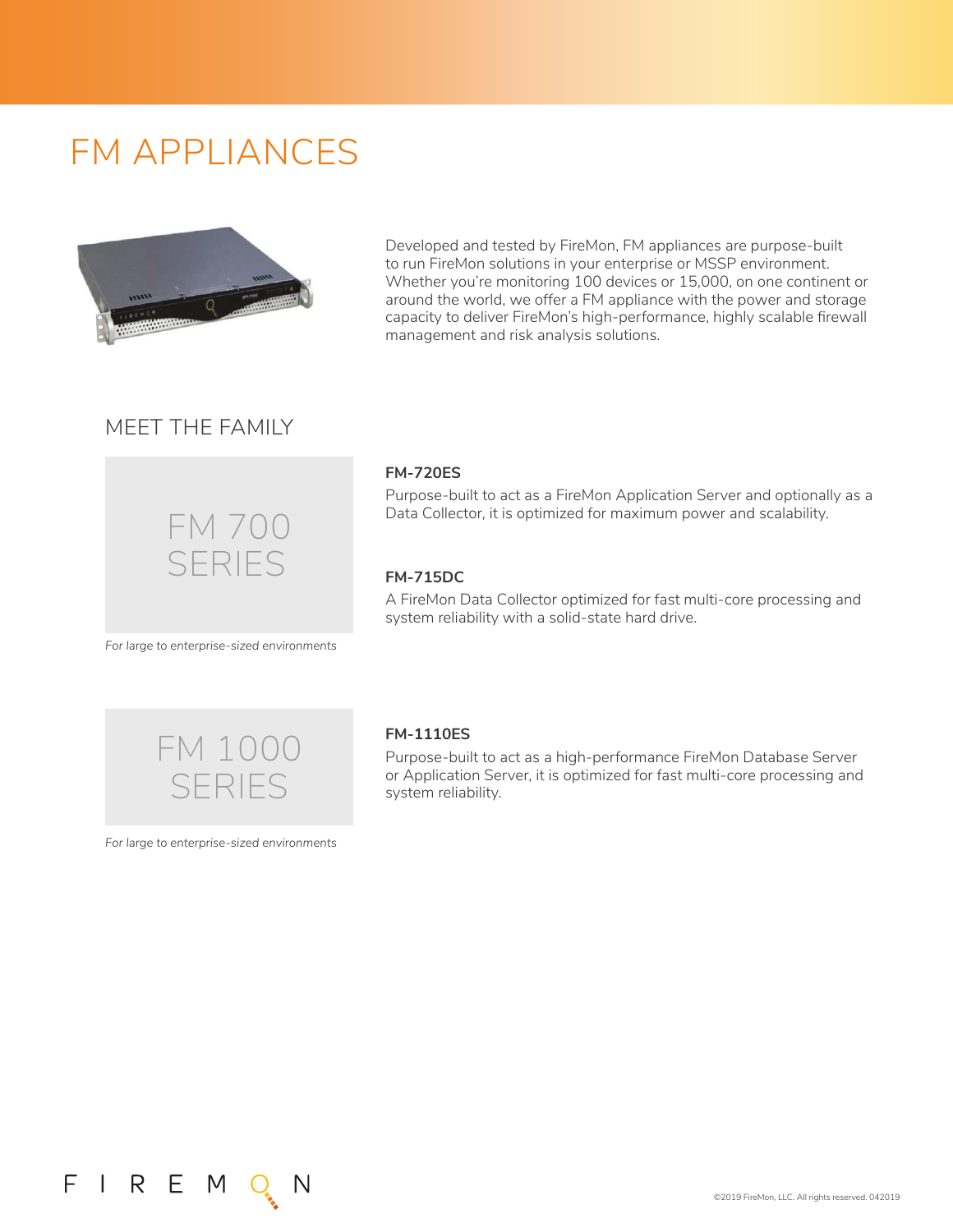# FM 700 SERIES

FM 1000

| <b>SYSTEM</b>        |                                                       |                                                      |                                                               |
|----------------------|-------------------------------------------------------|------------------------------------------------------|---------------------------------------------------------------|
| <b>Series Number</b> | <b>FM-720ES</b>                                       | <b>FM-715DC</b>                                      | <b>FM-1110ES</b>                                              |
| Processor            | 2x Intel Xeon Gold<br>6134 (3.2 GHz)                  | 2x Intel Xeon Gold<br>6128 (3.4 GHz)                 | 2x Intel Xeon Gold<br>6140 (2.3 GHz)                          |
| Memory               | 12x 8 GB 2666 MT/s<br>Dual Rank DDR4<br>RDIMM (96 GB) | 8x 8 GB 2666 MT/s<br>Dual Rank DDR4<br>RDIMM (64 GB) | 8x 16 GB 2666 MT/s<br>Dual Rank DDR4<br><b>RDIMM (128 GB)</b> |
| HDD                  | 4x 600 GB 15K RPM<br>12 Gbit/s 2.5" SAS<br>HDD        | 2x 120 GB 6 Gbit/s<br>2.5" SATA SSD                  | 16x 300 GB 15K RPM<br>12 Gbit/s 2.5" SAS<br>HDD               |

#### PORTS

| <b>Ethernet</b> | 4 10/100/1000 Mbps NIC connectors |
|-----------------|-----------------------------------|
| <b>USB</b>      | 2 USB 3.0-compliant ports         |
| Serial          | 1 Com port                        |
| VGA             | 1 VGA port                        |

#### ENVIRONMENTAL

| Operating<br><b>Temperature Range</b>      | $50^{\circ}$ to $86^{\circ}$ F<br>$(10^{\circ}$ to 30 $^{\circ}$ C)    | $50^\circ$ to $95^\circ$ F<br>$(10^{\circ}$ to 35 $^{\circ}$ C) |
|--------------------------------------------|------------------------------------------------------------------------|-----------------------------------------------------------------|
| <b>Storage</b><br><b>Temperature Range</b> | -40 $^{\circ}$ to 149 $^{\circ}$ F (-40 $^{\circ}$ to 65 $^{\circ}$ C) |                                                                 |

# ELECTRICAL

FIREMON

| Power Supply | 2x hot-plug redundant 750 W AC |
|--------------|--------------------------------|
| AC Voltage   | 100-240 V. 50/60 Hz            |

| PHYSICAL              |                                  |                            |
|-----------------------|----------------------------------|----------------------------|
| $H \times D \times W$ | $1.68$ " x $18.97$ " x $17.08$ " | $3.42$ " x 18.98" x 17.09" |
| Weight                | 48.28 lb (21.9 kg)               | 57.95 lb (26.3 kg)         |

All models include iDRAC8 (Integrated Dell Remote Access Controller) Enterprise for full-featured out-of-band management.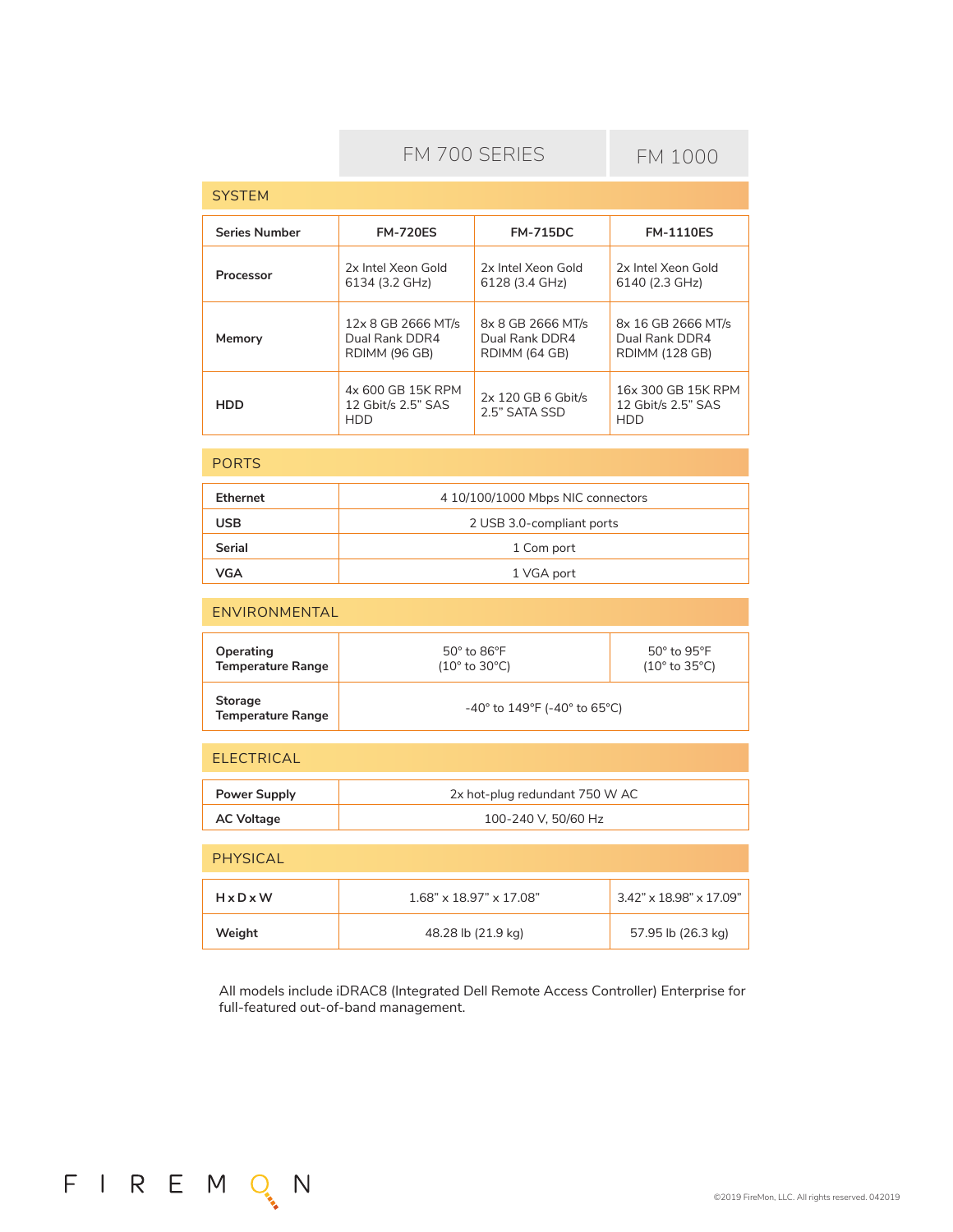# WHICH APPLIANCE IS RIGHT FOR YOUR ORGANIZATION?

Your environment is unique. No matter how many devices you have or where they are located, we have an FM appliance and a deployment option to meet your needs.

| <b>SYSTEM</b> | <b>FM APPLIANCE</b>   | <b>MODELS</b>         |  |
|---------------|-----------------------|-----------------------|--|
| Distributed   | FM Enterprise Server  | FM-720ES and FM-715DC |  |
|               | and FM Data Collector | <b>FM-1110ES</b>      |  |
| Standard      | FM Enterprise Server  | <b>FM-720ES</b>       |  |

# DISTRIBUTED ENVIRONMENT STANDARD ENVIRONMENT



#### Dedicated Data Collectors are optimized for reliability and highspeed data collection. These can be deployed to meet geographic distributed environments or scaled to meet performance demands.



The FM Enterprise Server can be used as a combined server on the 720ES platform.

**These are only visual representations of potential deployment options. Your environment is unique. Please contact our sales team to discuss the appliances and deployment that will best meet your business needs.**